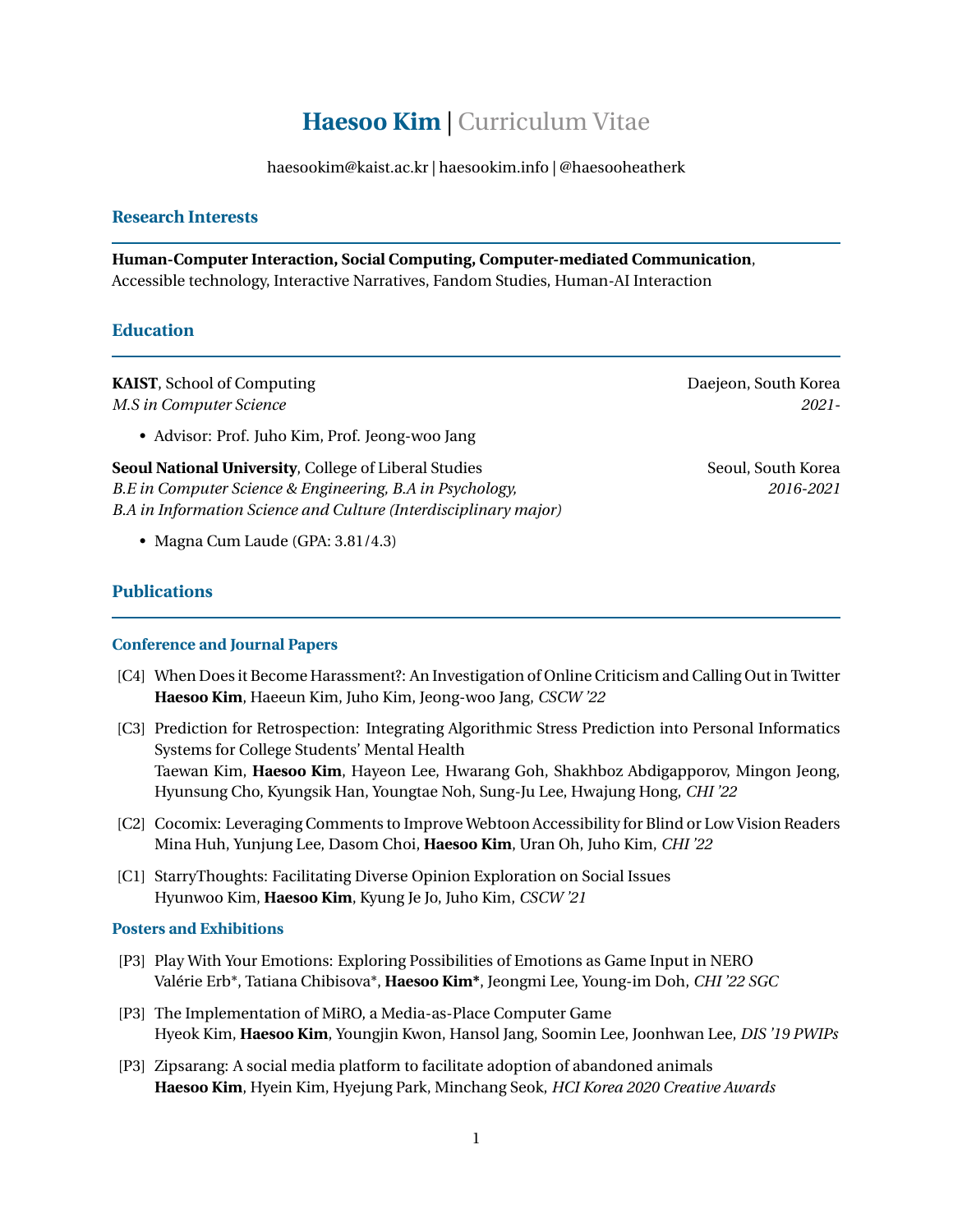## **Awards & Honors**

| <b>Excellence in Edu 4.0Q TA Award KAIST, Center for Excellence in Teaching and Learning</b><br>Awarded for effort in CS473: Social Computing (1st Prize)<br><b>Outstanding TA Award KAIST, School of Computing</b><br>Awarded for effort in CS374: Introduction to HCI | 2021<br>2021 |
|-------------------------------------------------------------------------------------------------------------------------------------------------------------------------------------------------------------------------------------------------------------------------|--------------|
|                                                                                                                                                                                                                                                                         |              |
| 30% Merit Based Scholarship Seoul National University                                                                                                                                                                                                                   | 2017         |
| <b>Teaching</b>                                                                                                                                                                                                                                                         |              |
| Teaching Assistant, KAIST School of Computing<br>Social Computing (CS473) (Prof. Juho Kim)                                                                                                                                                                              | 2021         |
| <b>Teaching Assistant, KAIST School of Computing</b><br>Introduction to HCI (CS374) (Prof. Juho Kim)                                                                                                                                                                    | 2021         |
| <b>Undergraduate Teaching Assistant, SNU Center for Tutoring and Learning</b><br>First Adventures in Computing (Prof. Hwajung Hong)                                                                                                                                     | 2020         |
| <b>English Tutor, SNU Center for Tutoring and Learning</b><br>Peer Tutoring Program                                                                                                                                                                                     | 2019         |
| $E = \frac{1}{2}$                                                                                                                                                                                                                                                       |              |

#### **Experience**

#### **Grinder** *2020*

*Product Designer, Front-end Developer*

Worked on the design and implementation of Seasoning (now LifeLike), an online commerce service for sustainable lifestyles and ethical consumption.

## **KIXLAB**, KAIST *2019-2020*

*Undergraduate Research Intern (Mentor: Hyunwoo Kim, Advisor: Juho Kim)*

Designed and helped deploy Starrythoughts [\[C3\],](#page-0-0) an online system that supports users to express and explore diverse perspectives on social issues through interactive spatial visualizations of user opinions. Work in collaboration with and supported by SBS D Forum.

**DxD Lab**, Seoul National University *2018-2021*

*Undergraduate Research Intern (Advisor: Hwajung Hong)*

Designed MindScope [\[C2\],](#page-0-0) an algorithm-assisted stress management system that determines user stress levels and provides explanations based on the user's everyday activities captured on their smartphone. Supported by the Next-Generation Information Computing Development Program of the NRF, in collaboration with Inha University, Ajou University, and KAIST.